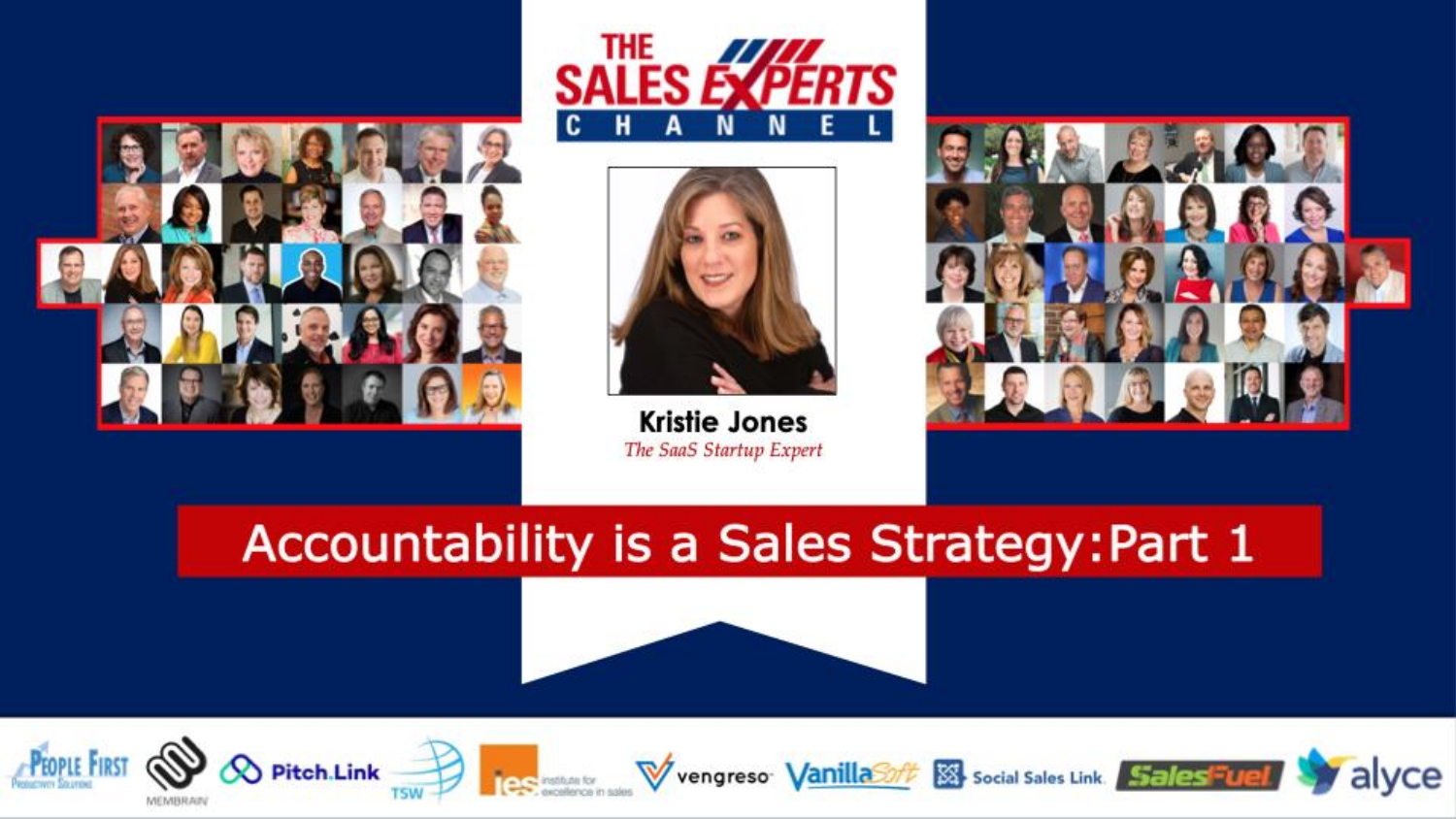# **Accountability is a Sales Strategy**

Accountability

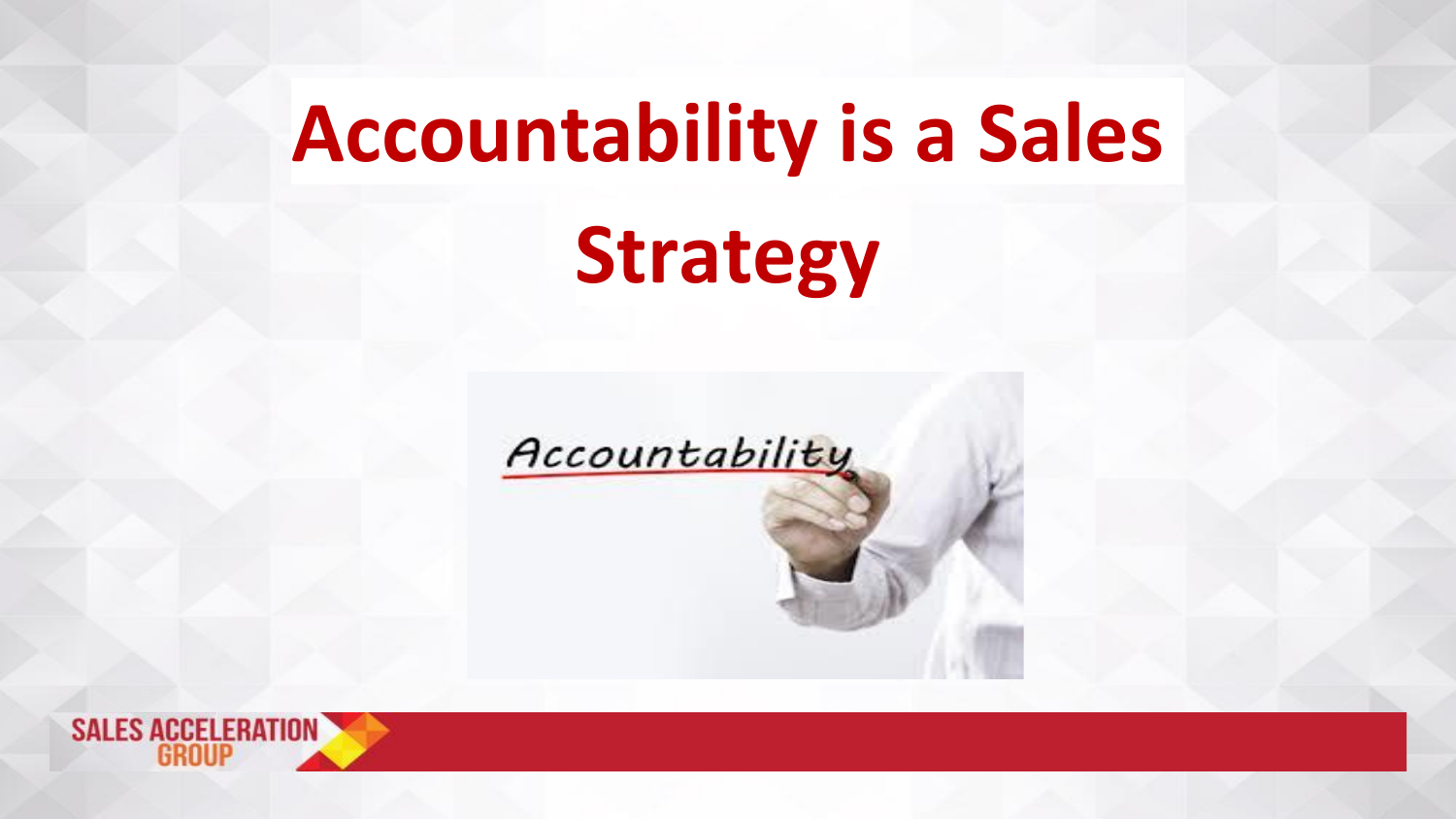# **Why You Need an Accountability**

# **Culture**

- You missed your 2020 revised revenue target
- It helps you attract and retain top talent
- It makes your life easier
- It improves department morale
- You can inspect what you expect



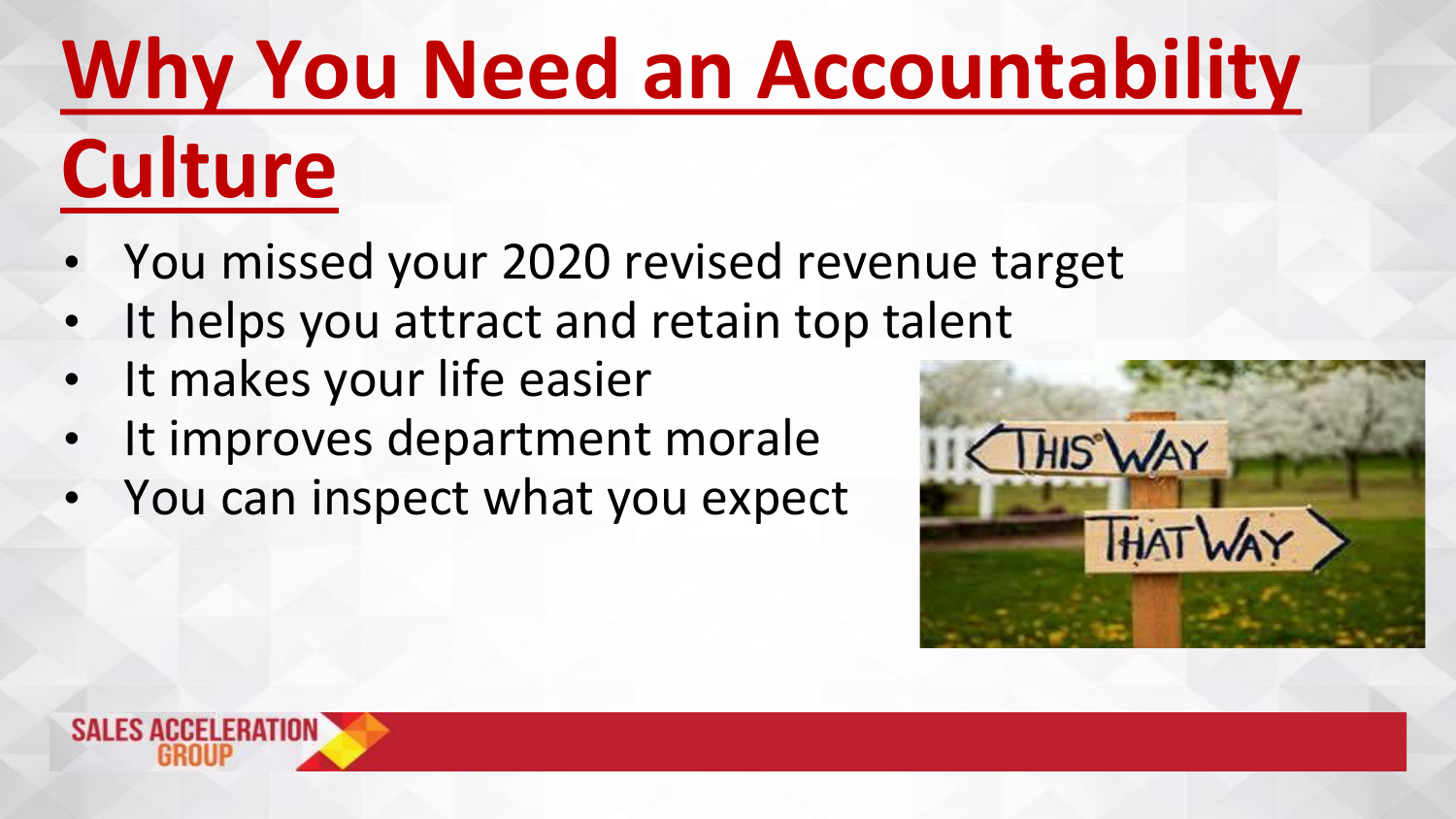## **Walk Your Talk**

- Are you willing to be held accountable for:
	- **Hiring for Success?**
	- Communicating expectations clearly and with transpare

**THAL** 

- Establishing consequences for unmet expectations?
- Providing a quality onboarding experience?
- Providing ongoing training, coaching, and mentoring?

ACTION!

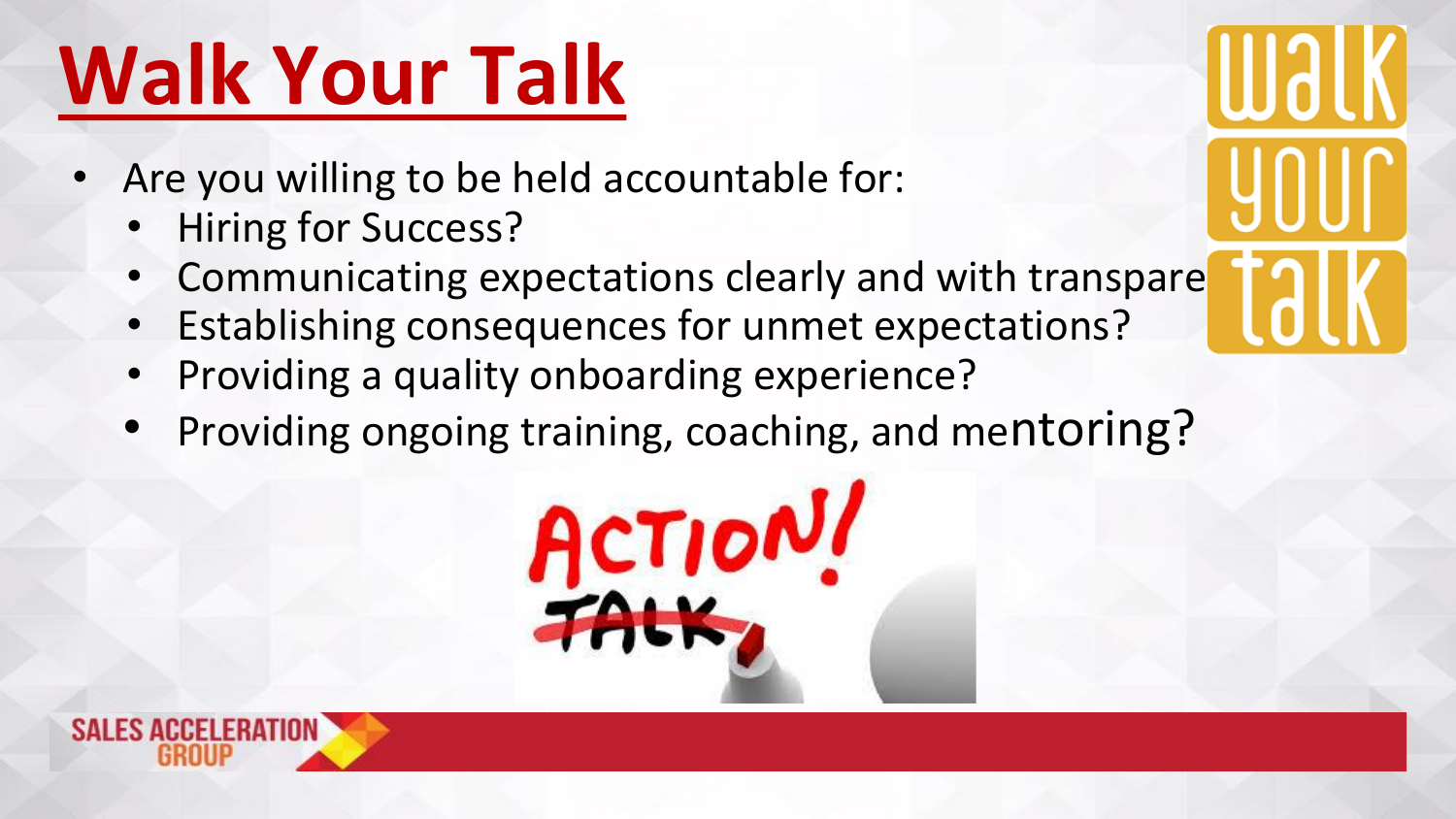## **Hire for Accountability**

- The best predictor of future behavior is past behavior
- Behavioral-based interviewing
- Peel the onion back
- •Discuss expectations during the interview process



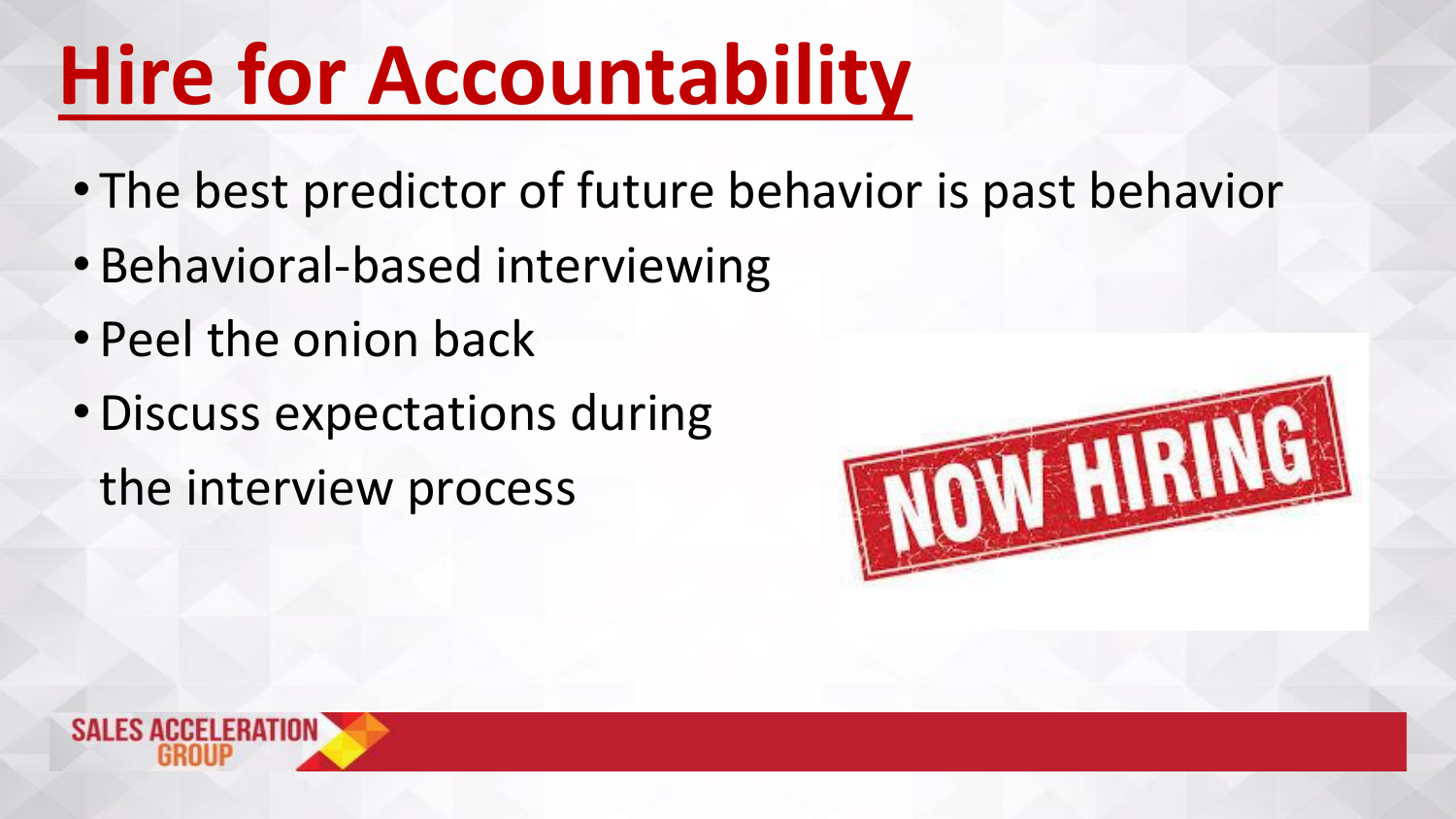## **Set Expectations**

- Areas to focus on:
	- **Activity**
	- **Quota**
	- Work Schedule
	- **Communication**
- How you should handle a situation where either of you feels expectations haven't been met



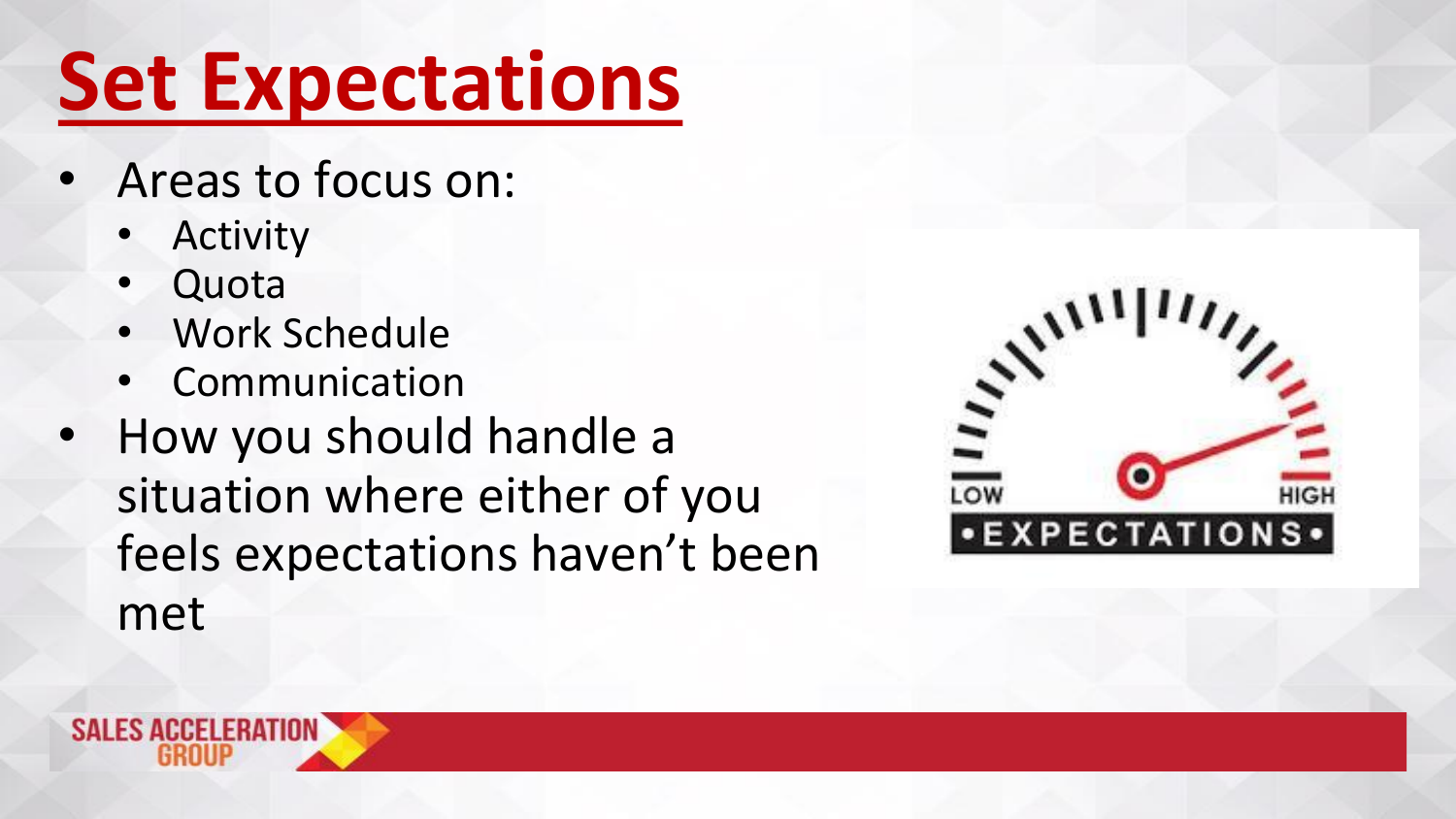## **Set Expectations – Cont.**

- Get buy-in
- Put the expectations in writing
- Adjust as business needs dictate
- Ask the question, "What do you want me to do if…… you don't meet expectations?"



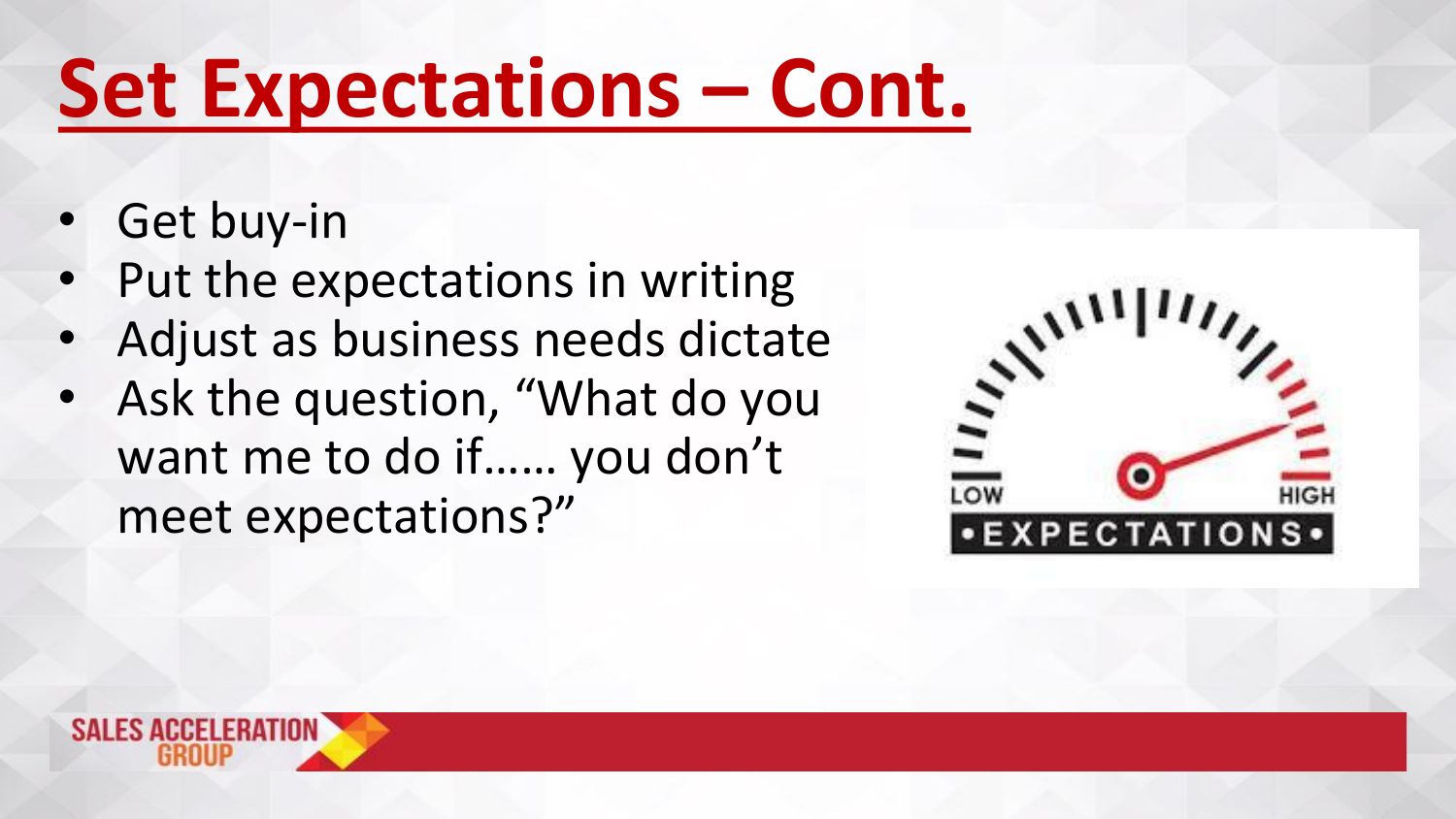#### **Expectations are a 2-way Street**

- What can your employees expect from you?
- What can they expect from the company?
- **Transparency**



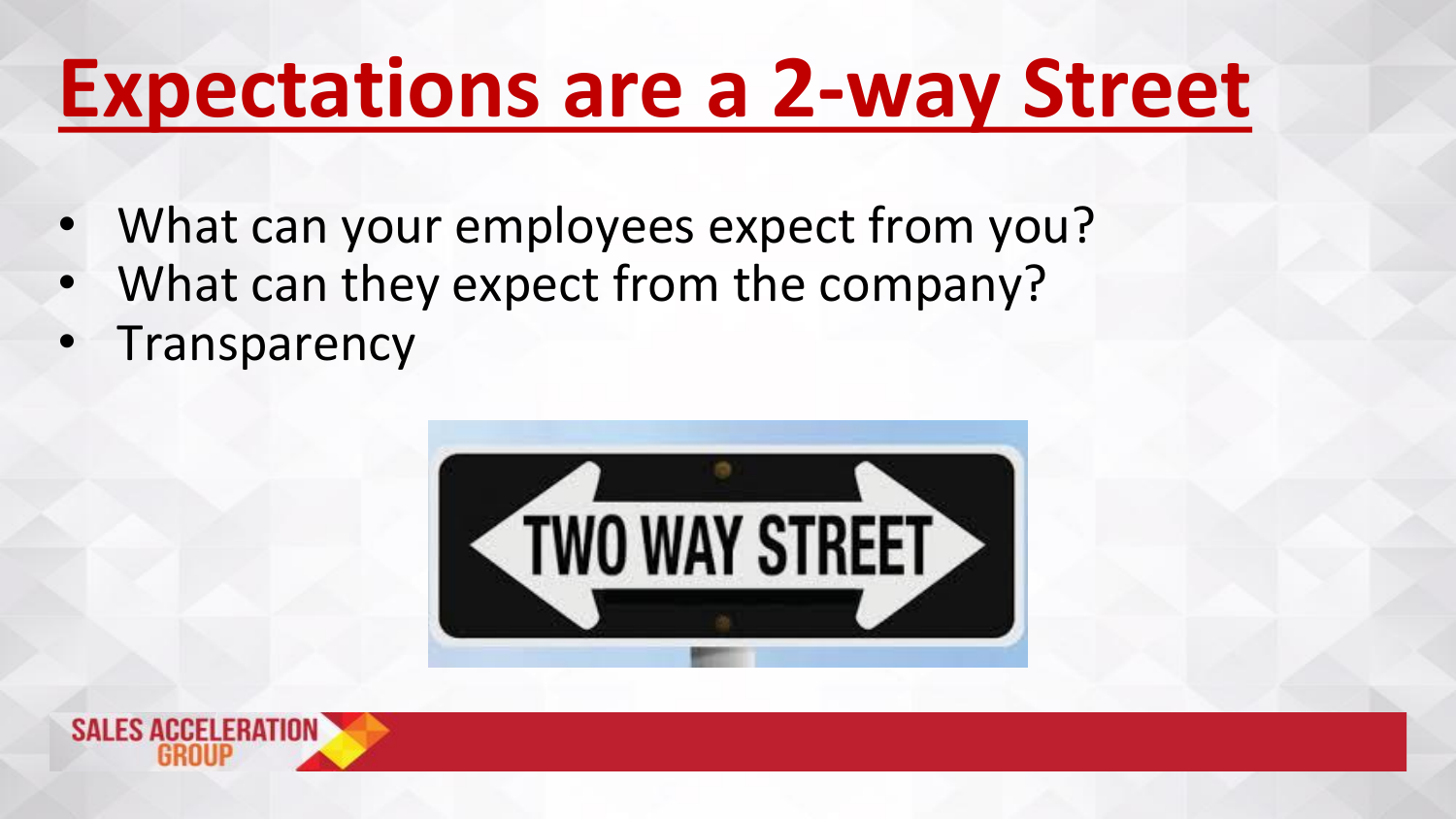